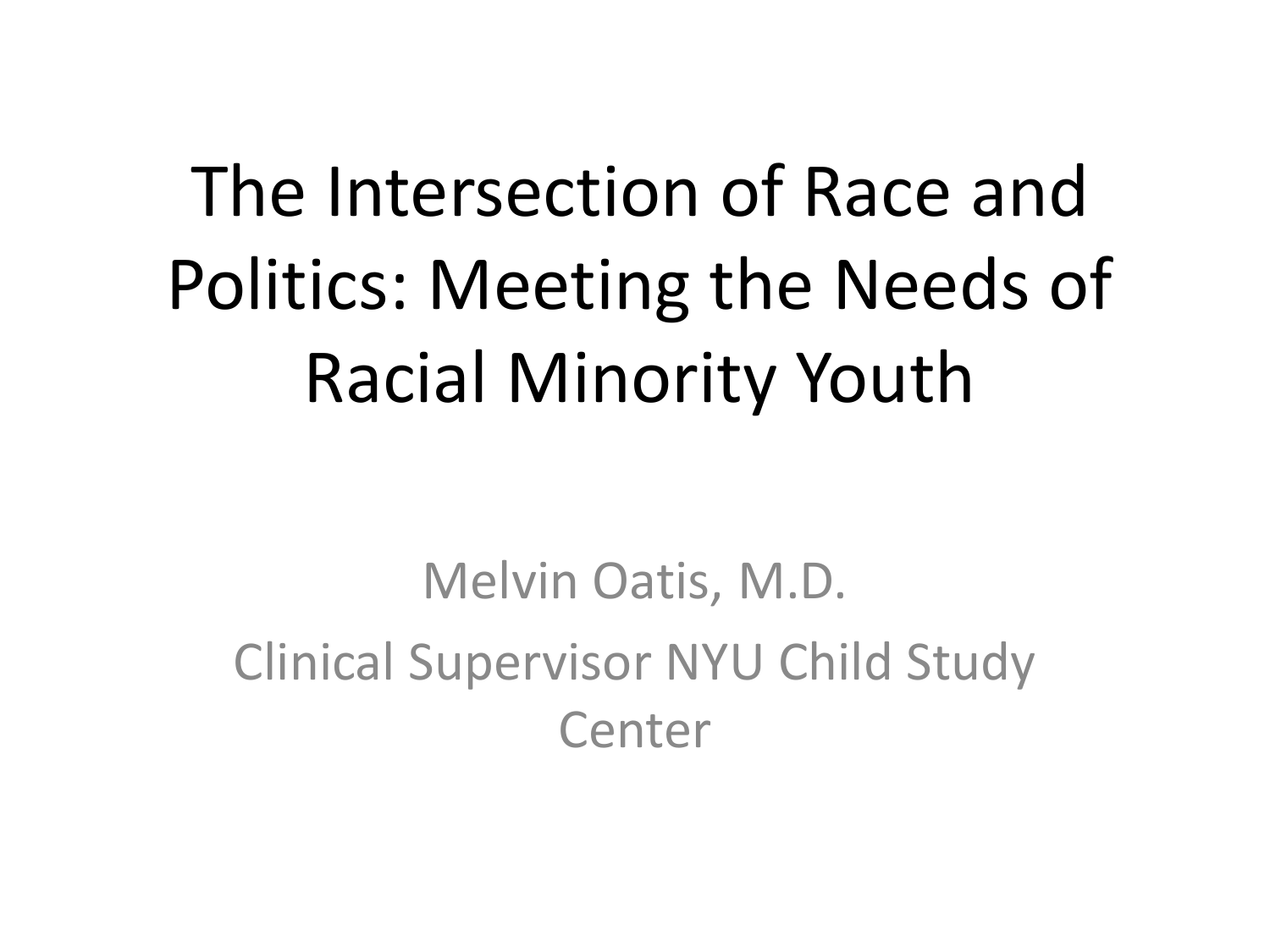## Objectives:

- The participant will understand social determinants of health and the impact on mental health.
- The participant will be informed about how racial stress can impact mental health in youth and their families.
- The participant will be familiar with public policies that have had a negative influence on minority mental health.
- The participant will understand clinical methods to address issues of power and race within the patientdoctor relationship.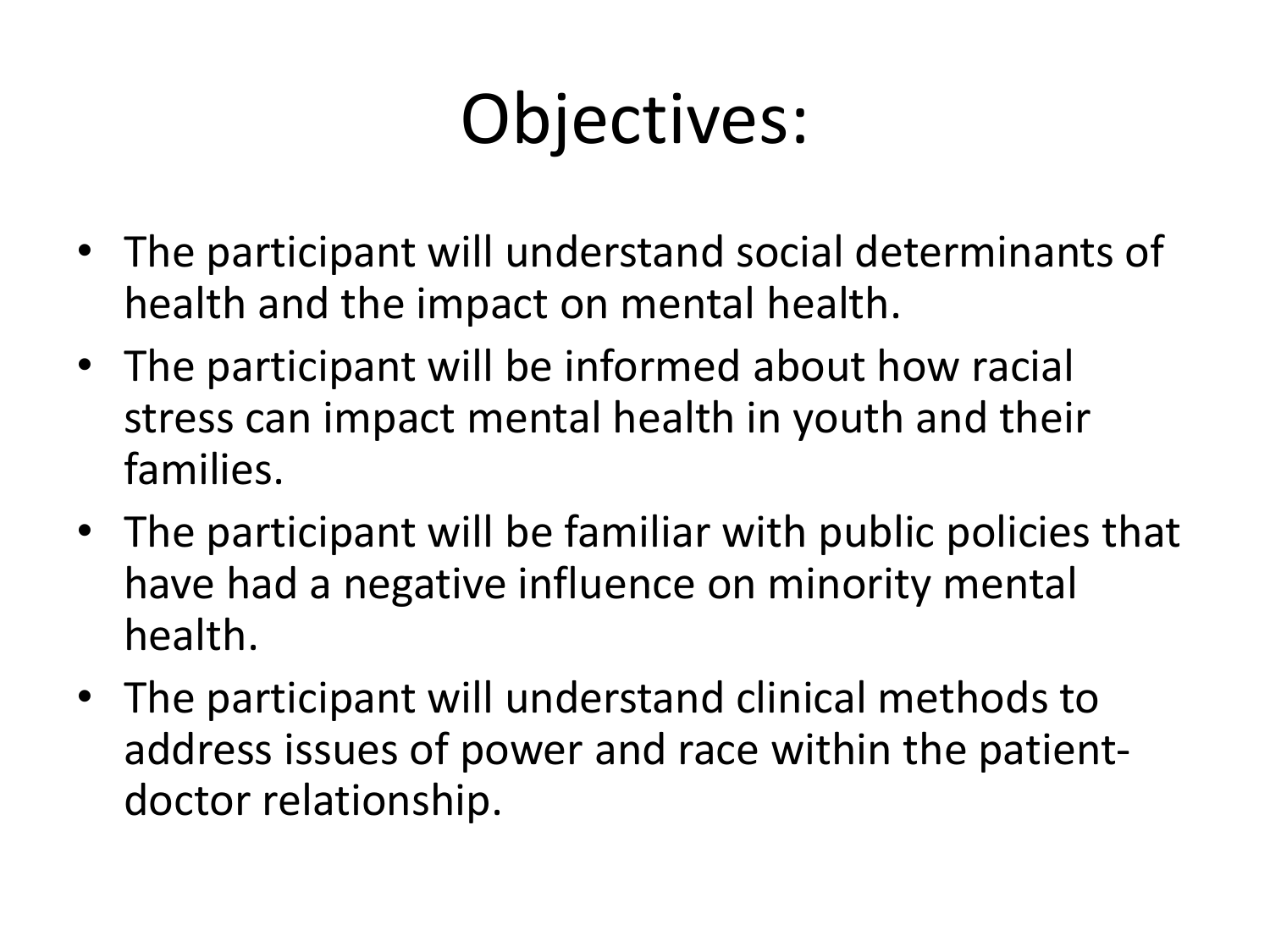### Objectives:

- Becoming mindful and managing our own bias regarding discussions of race with our patients
- Recognition of the magnitude of importance our clinical work potentially has to mitigate the negative sequelae of trauma and discrimination to our patients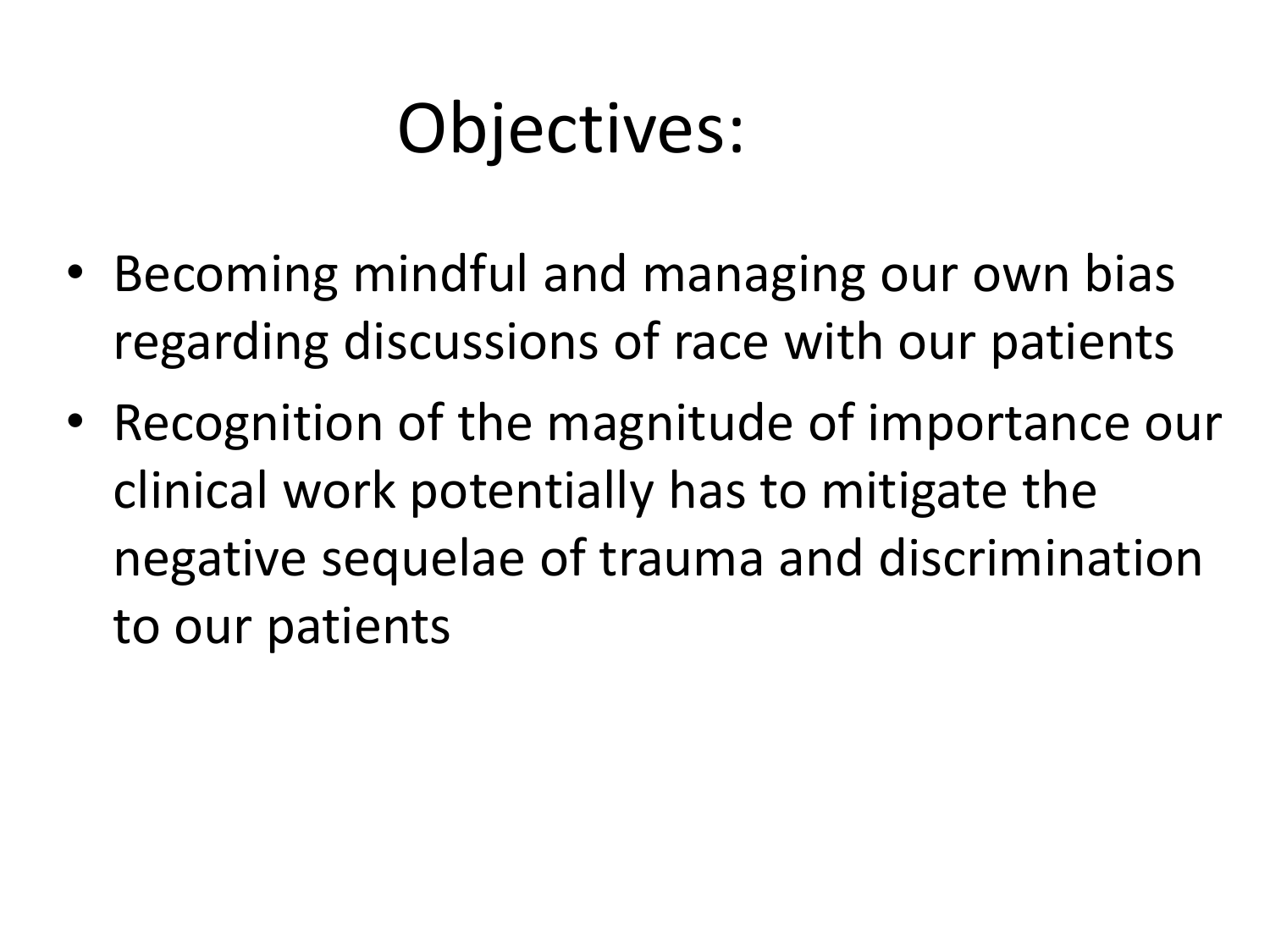## Project Implicit

- The Implicit Association Test (IAT) measures attitudes and beliefs that people may be unwilling or unable to report.
- Project Implicit is a non-profit organization and international collaboration between researchers who are interested in implicit social cognition thoughts and feelings outside of conscious awareness and control.
- <https://implicit.harvard.edu/implicit/> **Harvard IAT Test**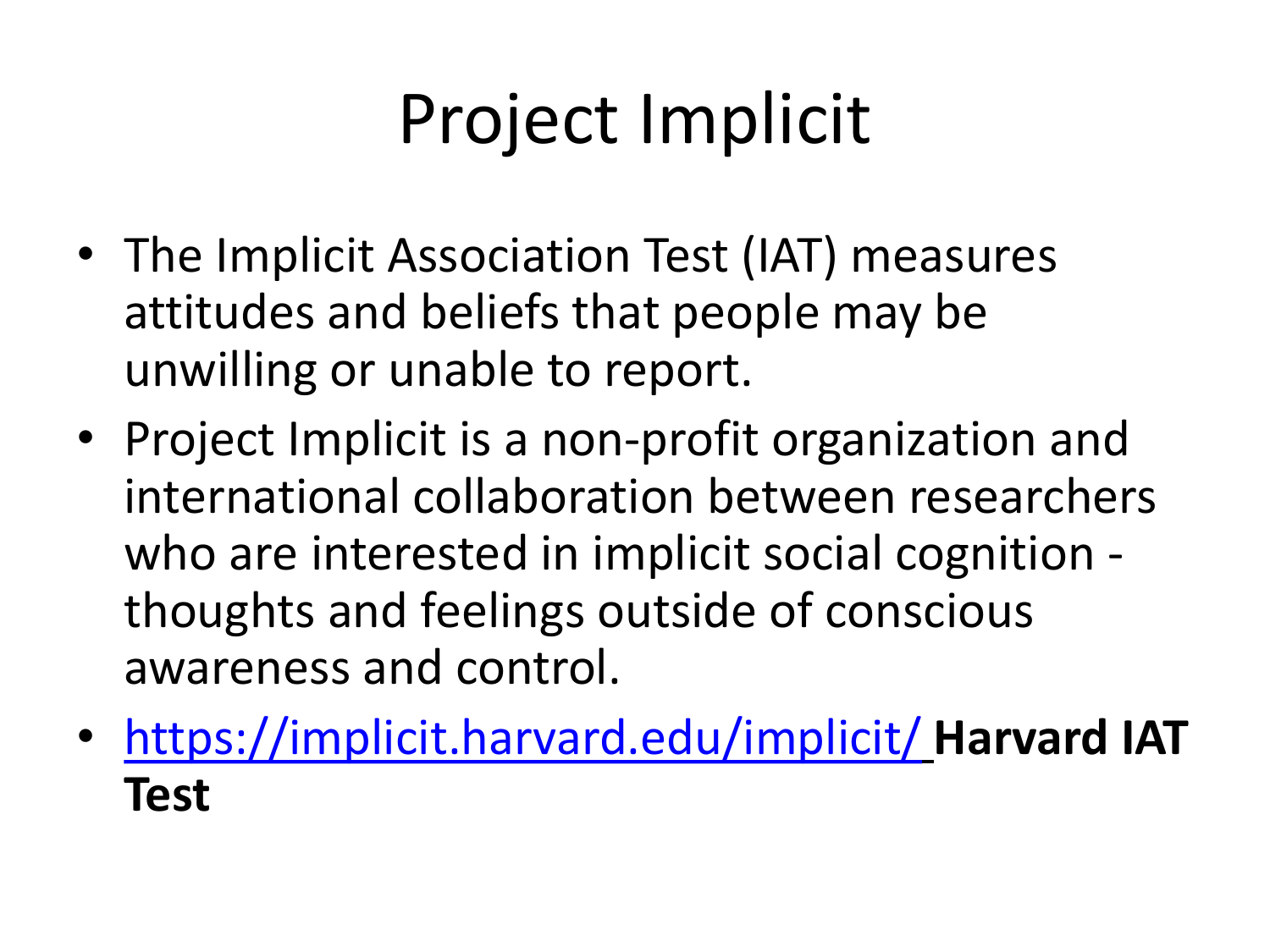### IAT cont.

- Resembles the recognition and inhibition responses required of children performing the Stroop color naming task where color name is asked while attempting not to read the name of the color which maybe discordant
- Feelings are assessed when the observer responds to a particular image/face as pleasant or unpleasant, threatening or non threatening within a short time frame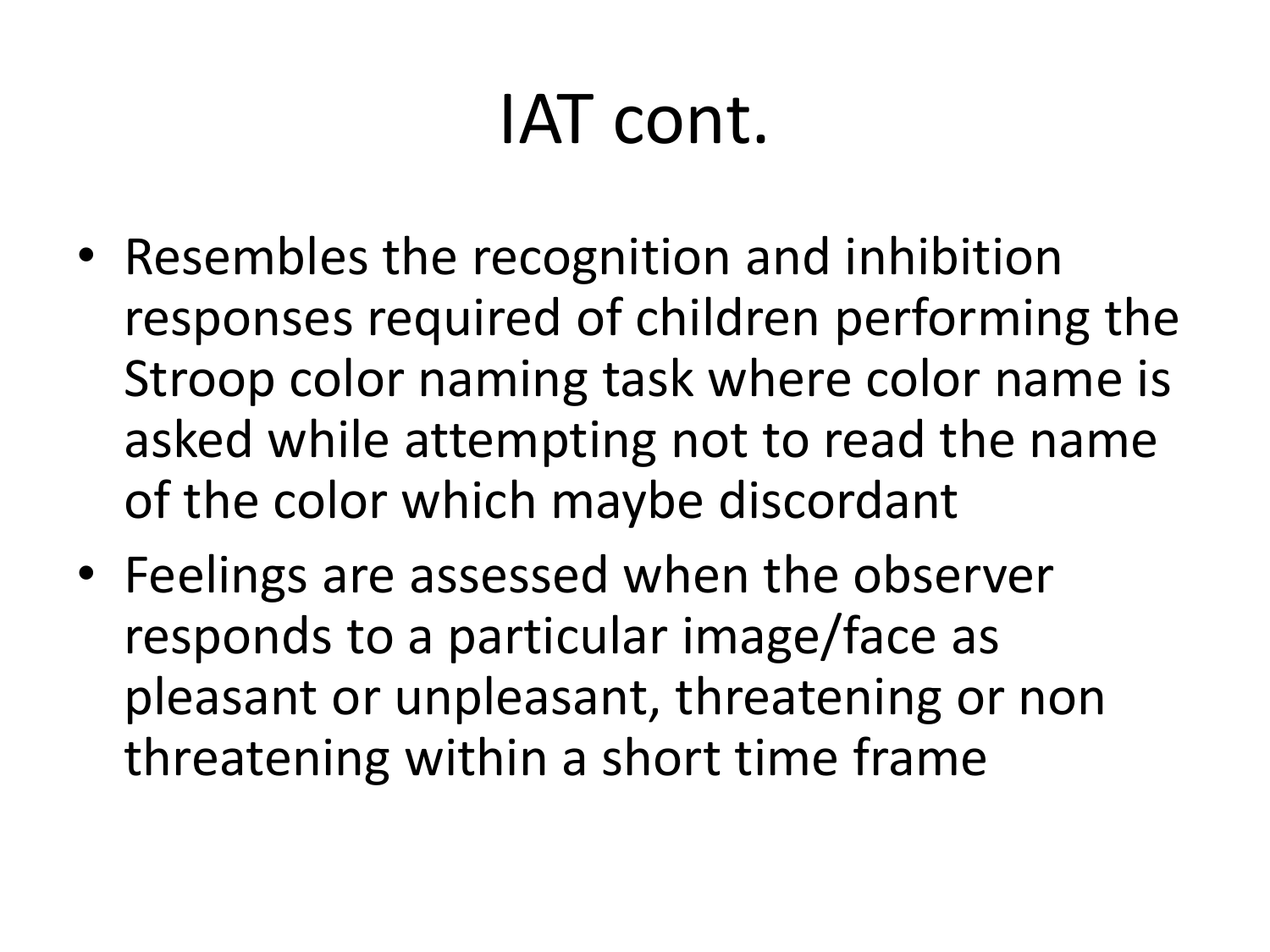#### Why is this important for everyone?

• Why examine the social construct of race which plays out in the media of television, print media, social media of Twitter ,Instagram, Facebook, Snap chat, dating applications of Bumble, Tinder, J-Date , Christian Mingle, eHarmony, Kettle of Fish, Clover, Match.com , podcasts and every push notification on your cellular phone?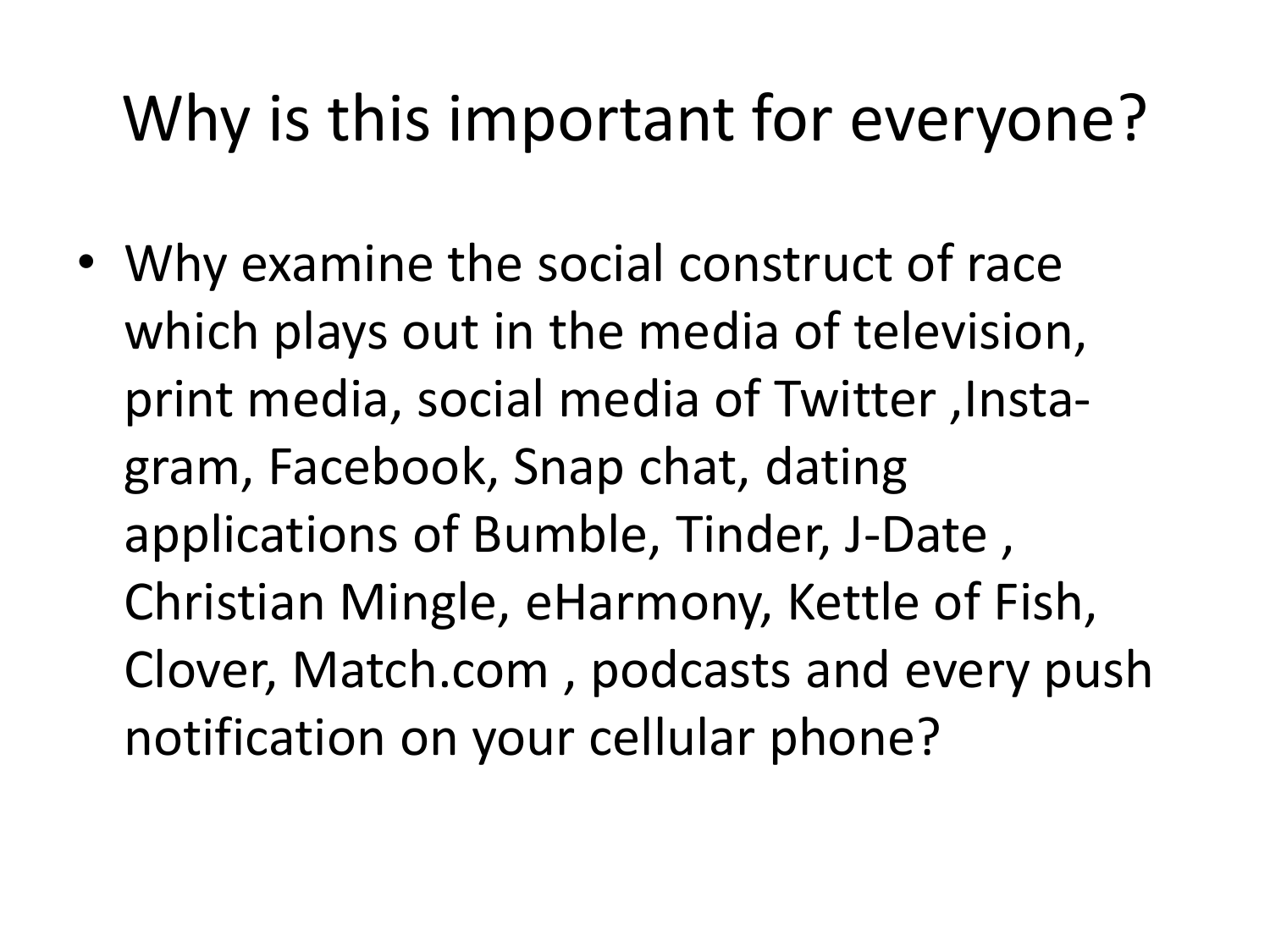#### Race is relevant for all clinicians:

- "Racism is a social determinant of health that has a profound impact on the health status of children, adolescents, emerging adults & their families." "Evidence supporting the continued negative impact of racism on health & well being through implicit and explicit biases, institutional structures & interpersonal relationships is clear."
- M.Trent, D. Dooley, J. Douge, The impact of racism on child &adolescent health. Pediatrics 2019;8,144 (2) AAP policy statement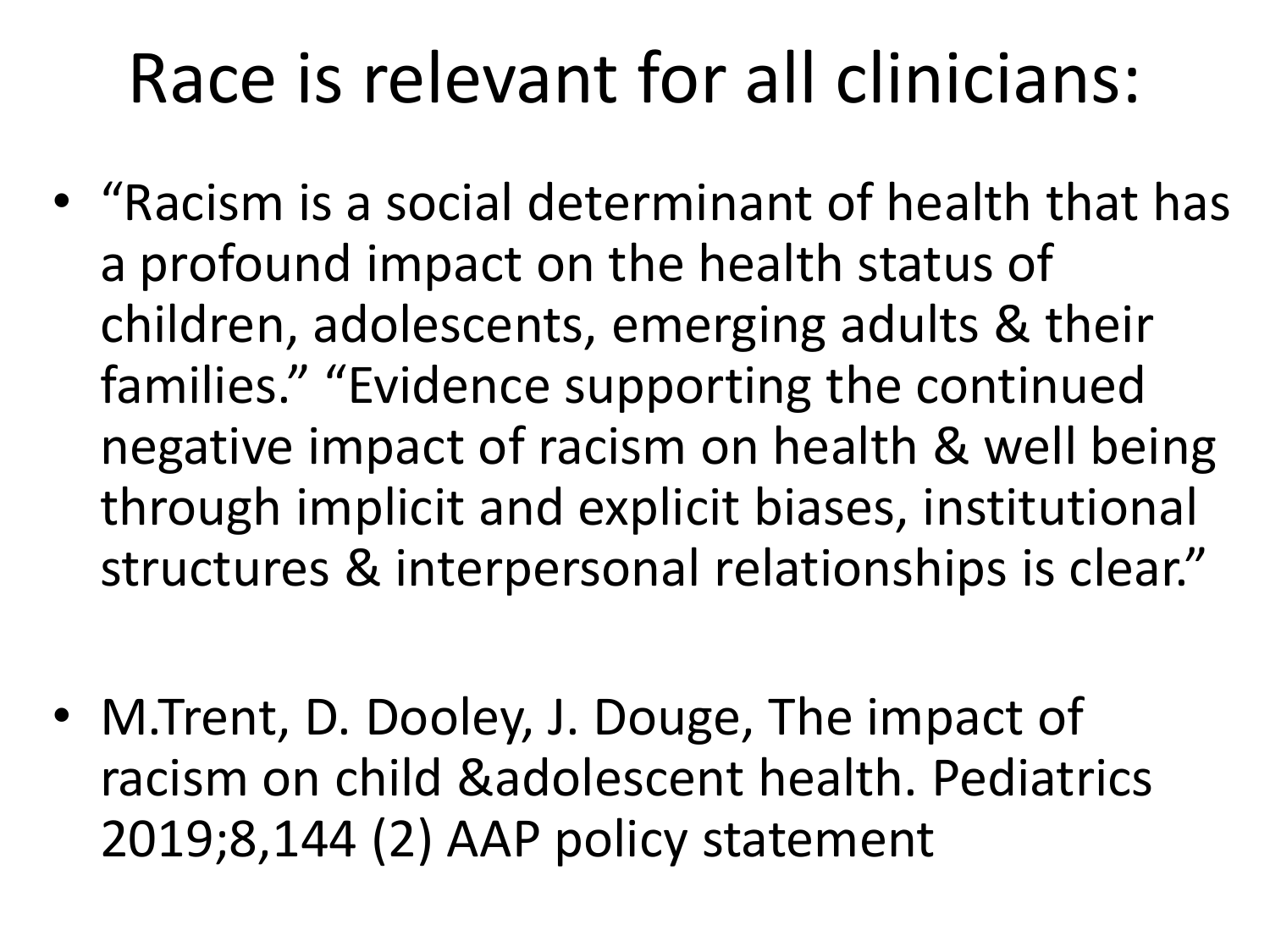- Racism has been linked to birth disparities such as complications of low birth rate and infant mortality believed to be mediated by maternal stress
- Low grade inflammation as measured by cytokines is a pathogenic mechanism for several chronic diseases of aging such as coronary disease and stroke; higher levels were seen in adolescents reporting discrimination as compared to adolescents with a positive self image as related to race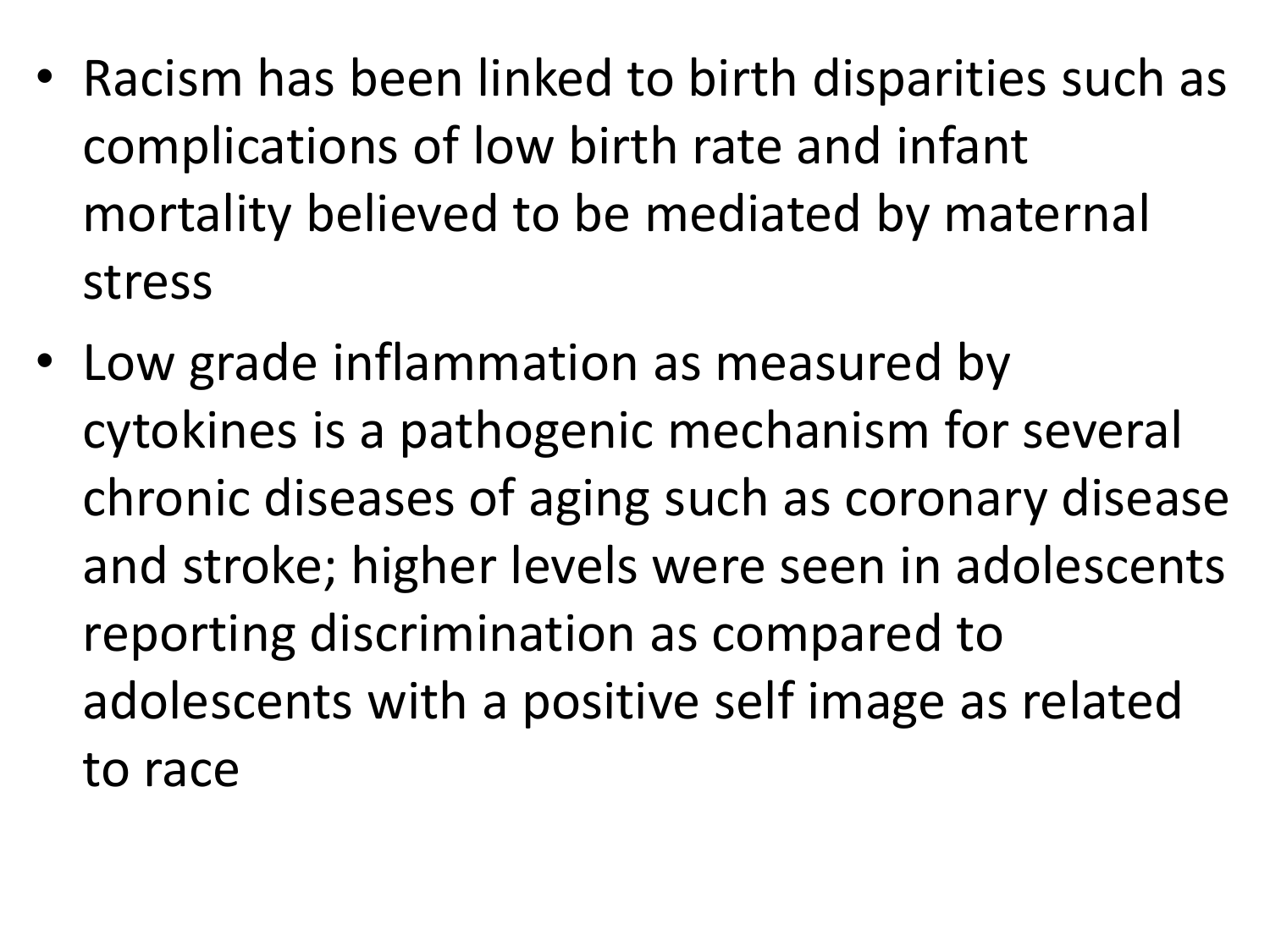- G.Brody et al ,Discrimination, racial identity & cytokine levels among African American adolescents. J. Adolescent Health 56(2015) 496-501. Adolescents ages 17-19 randomly chosen from public high schools in a small town community
- Effects mediated by stress and release of stress hormones causing oxidative problems at a cellular level leading to inflammation
- Public health implications- heart disease, insulin resistance/diabetes, obesity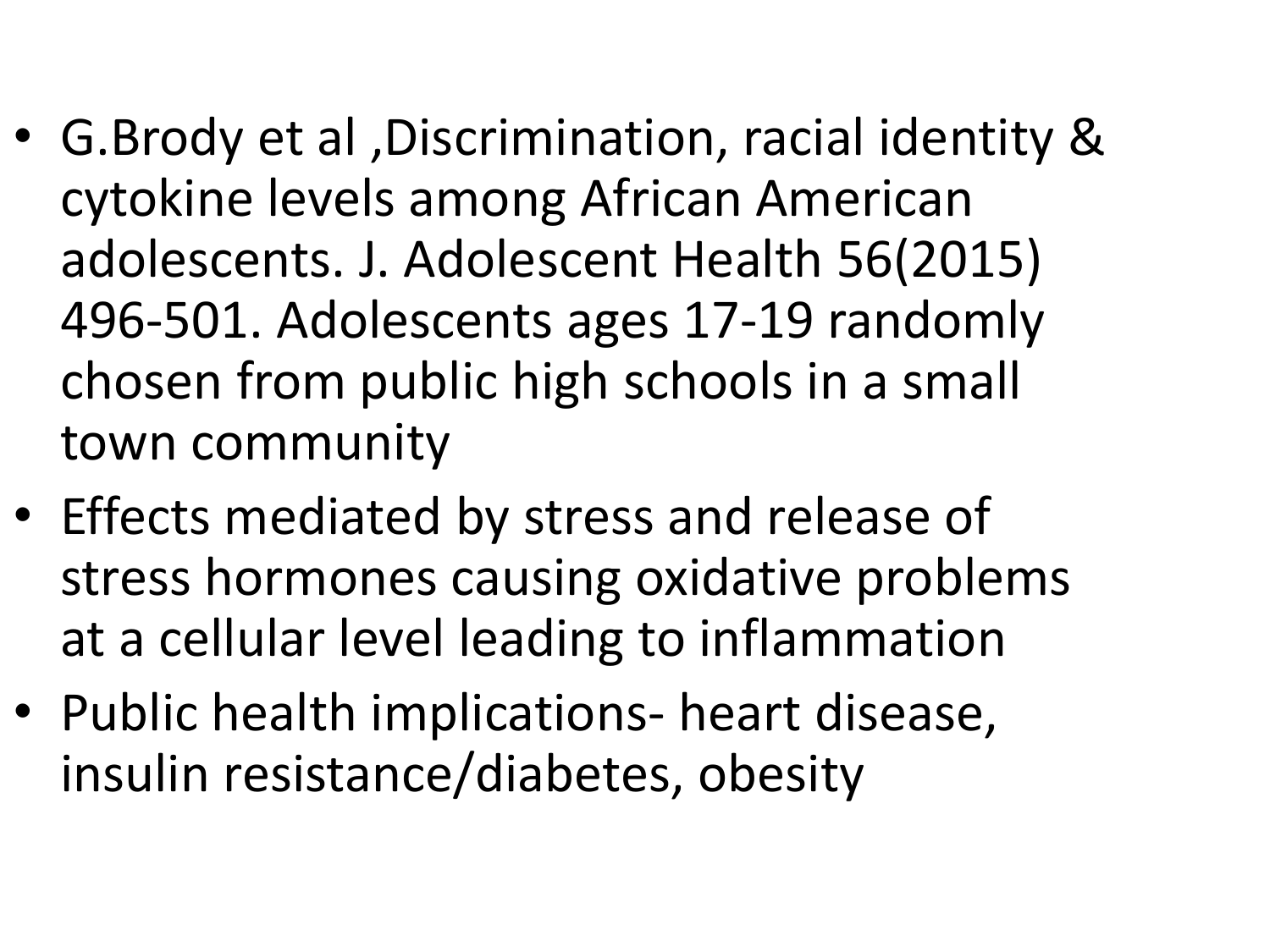- Racism linked to mental health disorders of anxiety and depression in youth
- N. Priest et al. A systemic review of studies examining the relationship between reported racism, health & wellbeing for children & young people. Social Science & Medicine, 2013; 95:115 DOI. University of Melbourne
- Over 121 studies were reviewed primarily looking at Latino, African American and Asian populations ages 12-18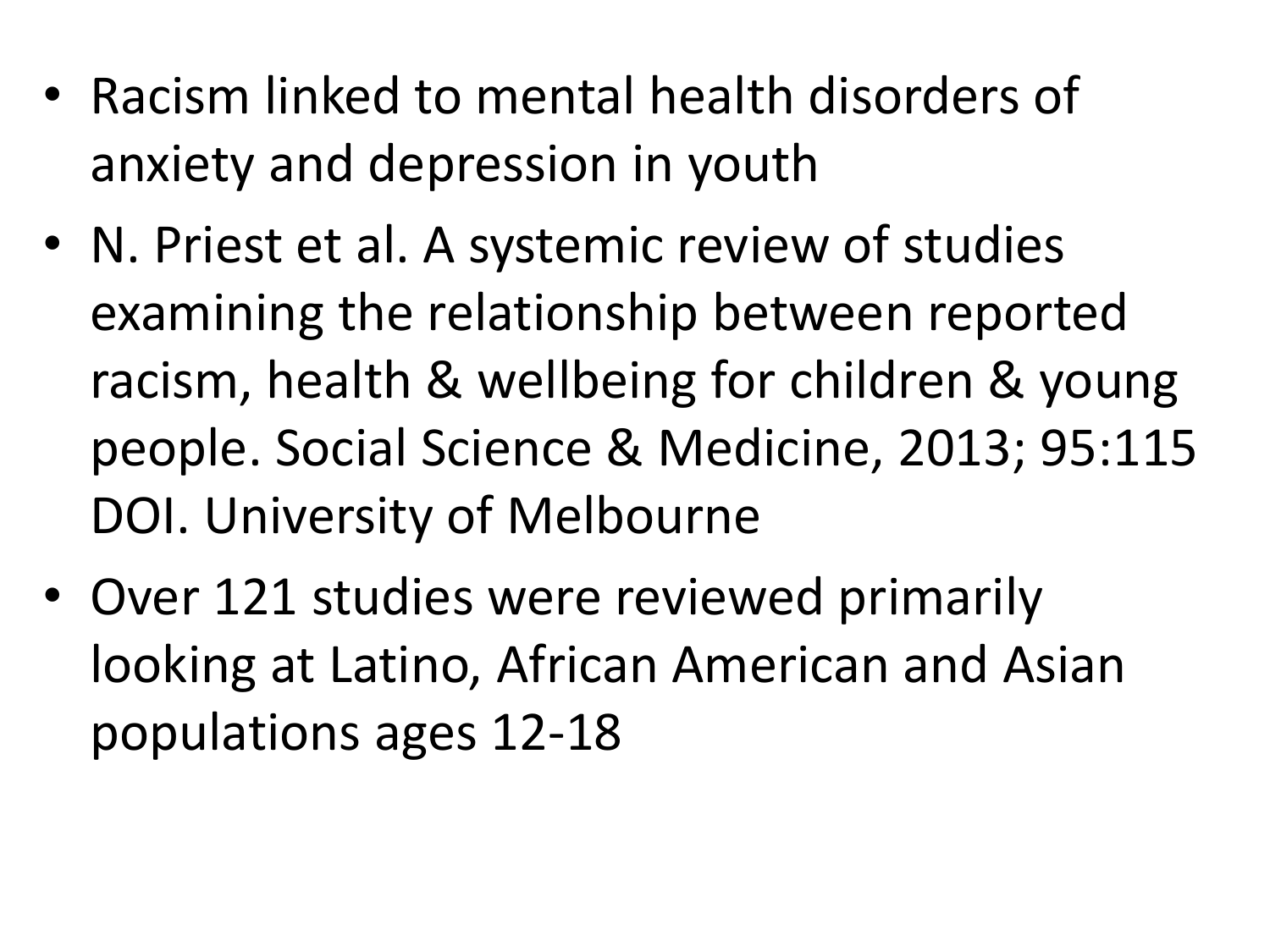• The American Psychological Association Presidential task force on traumatic stress disorder and trauma in children (2009) cited discrimination as a possible contributing factor to stress in the lives of racial and ethnic minority children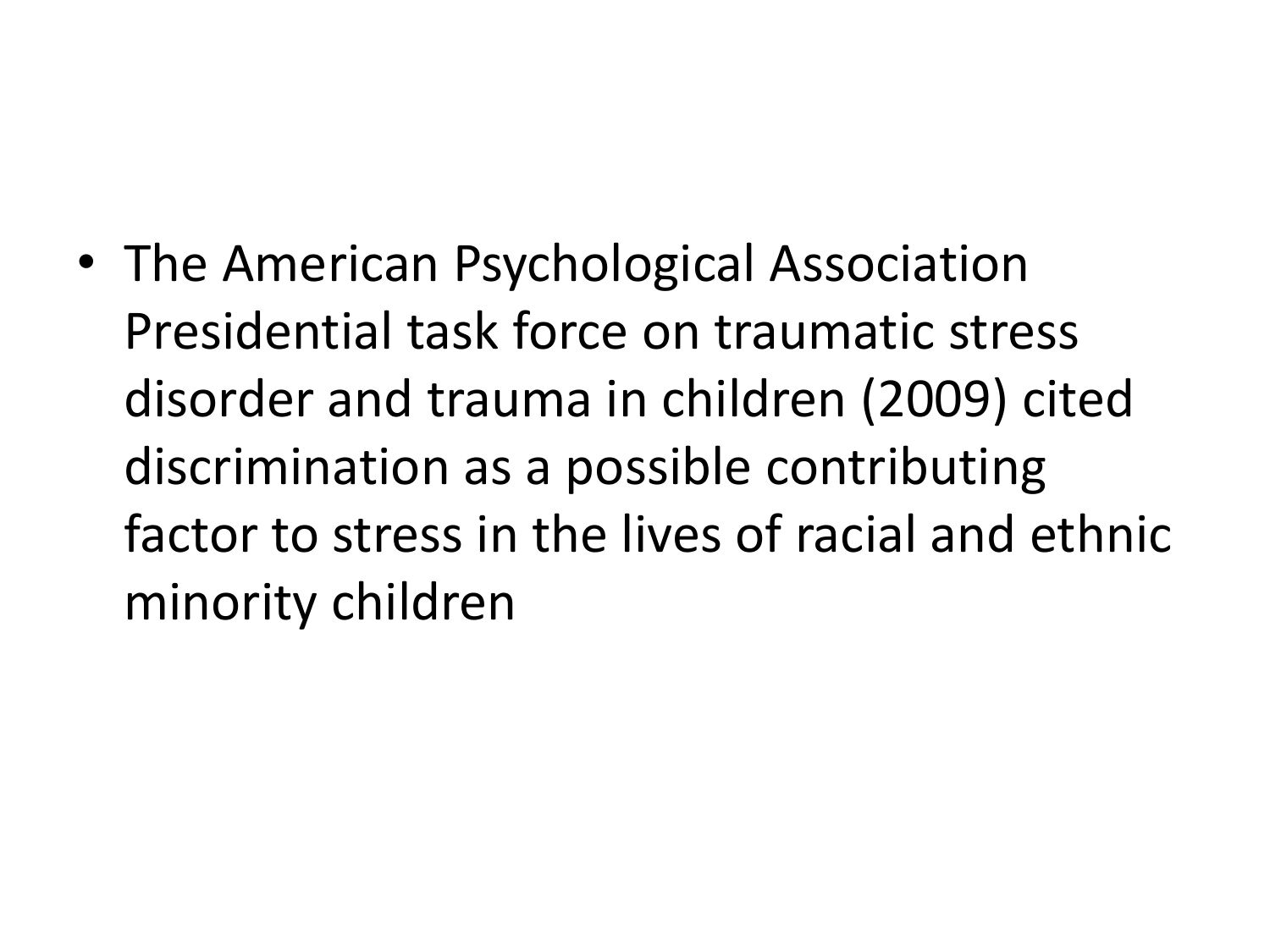#### Underscoring relevance while avoiding pitfalls:

- Journal of Child and Adolescent Trauma 4:123-141, 2011, Underserved populations, Racial Trauma in the lives of Black children and adolescents, Jernigan & Daniel, the authors conclude that racial stress can emerge when systems are oblivious or unwilling to acknowledge the presence of racism and its negative effects upon Black child development where they are forced to find coping strategies to ongoing psychological stressors
- So called "post racial era", (Pitts,2009), where mental health professionals working with children and adolescents of color may discredit the notion that race/racism is still a salient issue in society
- Psychologists have documented that racial stressors result in increased physical and psychological distress (Bryant-Davis, Ocampo 2005, Carter 2007, Daniel 2000)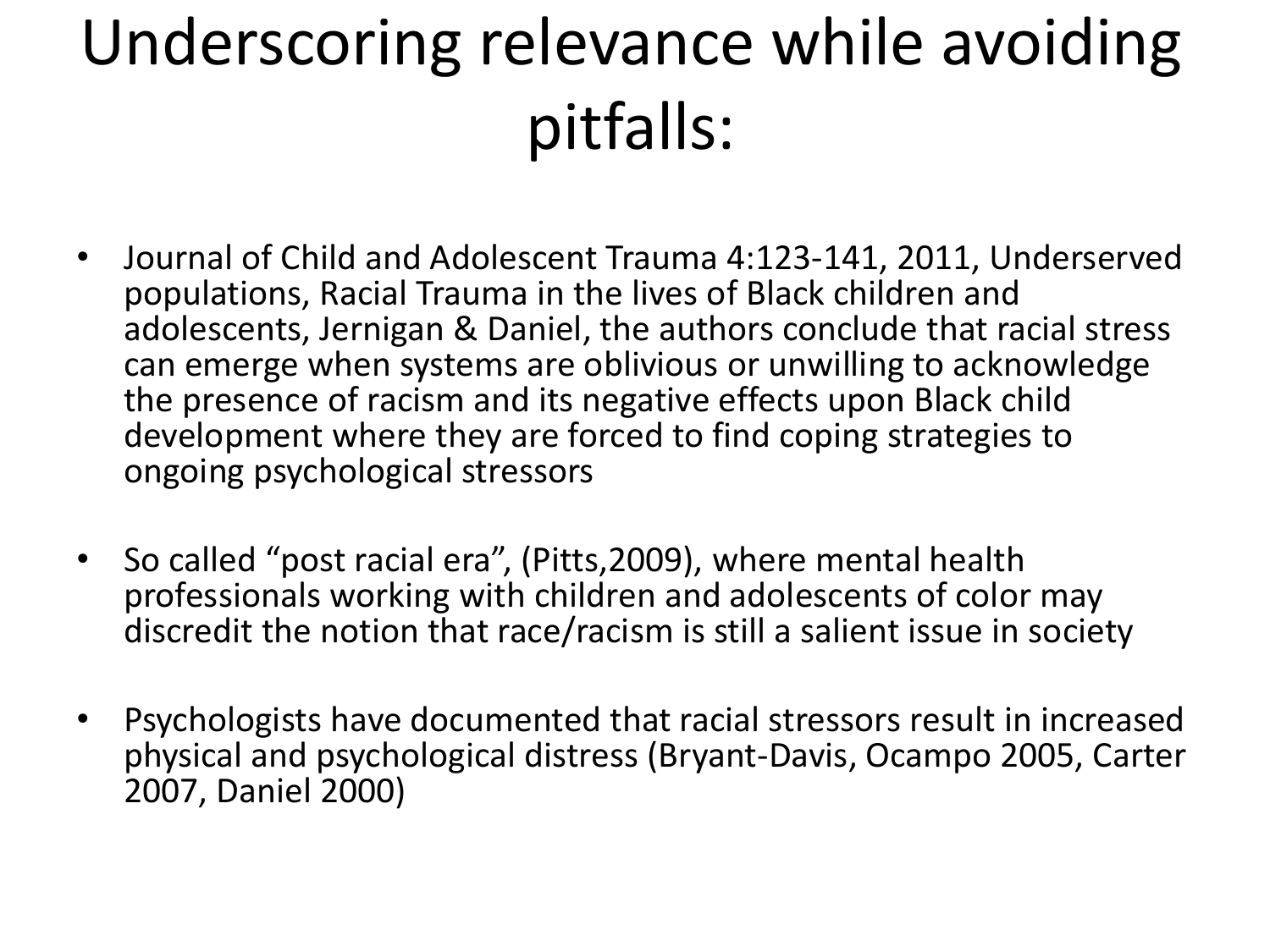Historical trauma recognized in Holocaust survivors is now known to affect Native American children and other communities of color adversely

ACEs (adverse childhood experiences) such as war, natural disasters, poverty, divorce, separation of children from families, racial discrimination, living in violent neighborhoods have been identified by researchers SAMHSA, CDC and NIMH and increase risk of depression, suicide, alcoholism and violence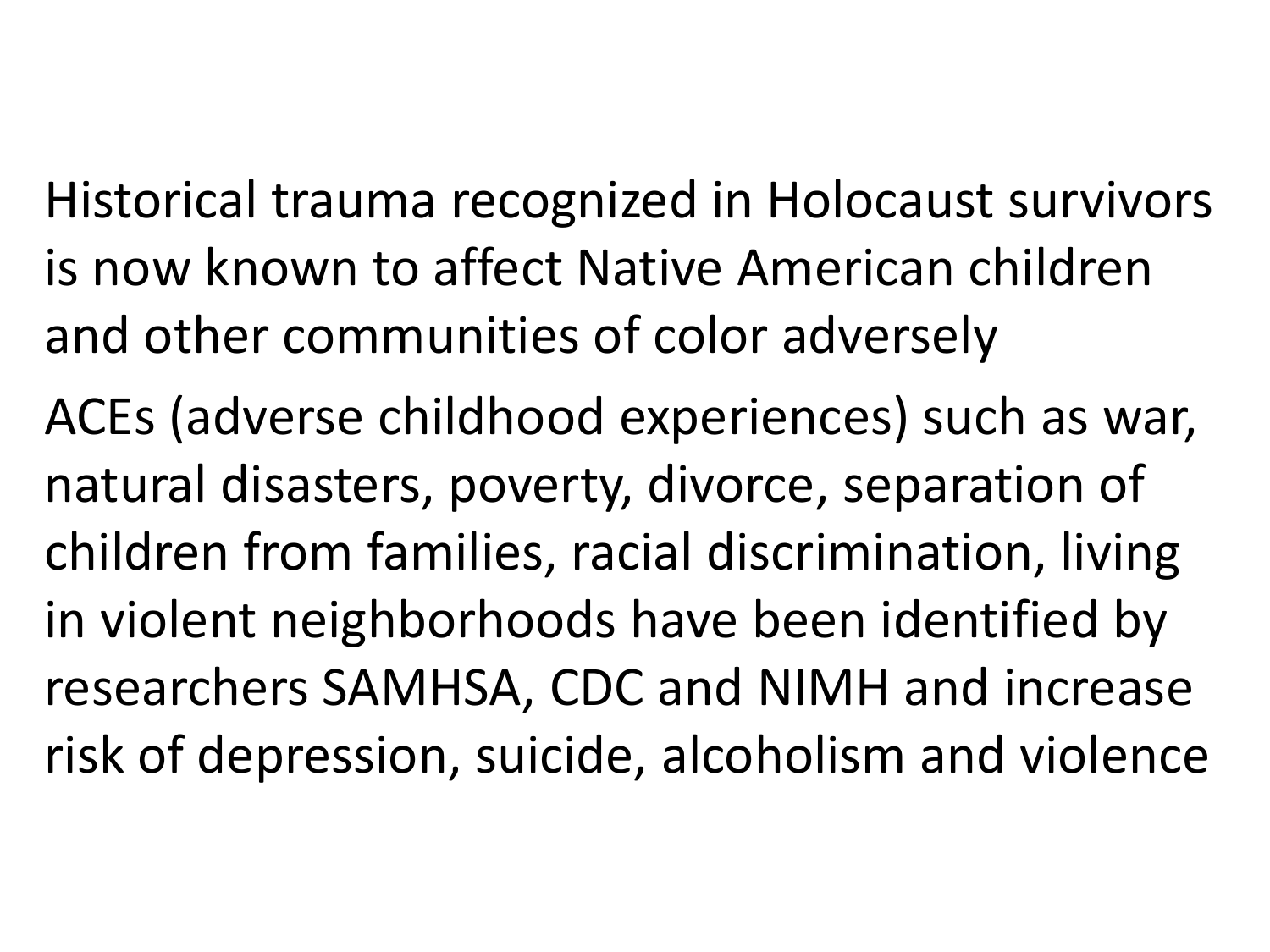#### Negative factors

- Another social determinant of health is association with the juvenile justice system which adversely effects development
- Higher incarceration rates of African American, Native American and Hispanic Americans remains problematic due to how laws are applied to these populations
- i.e. "When they see us"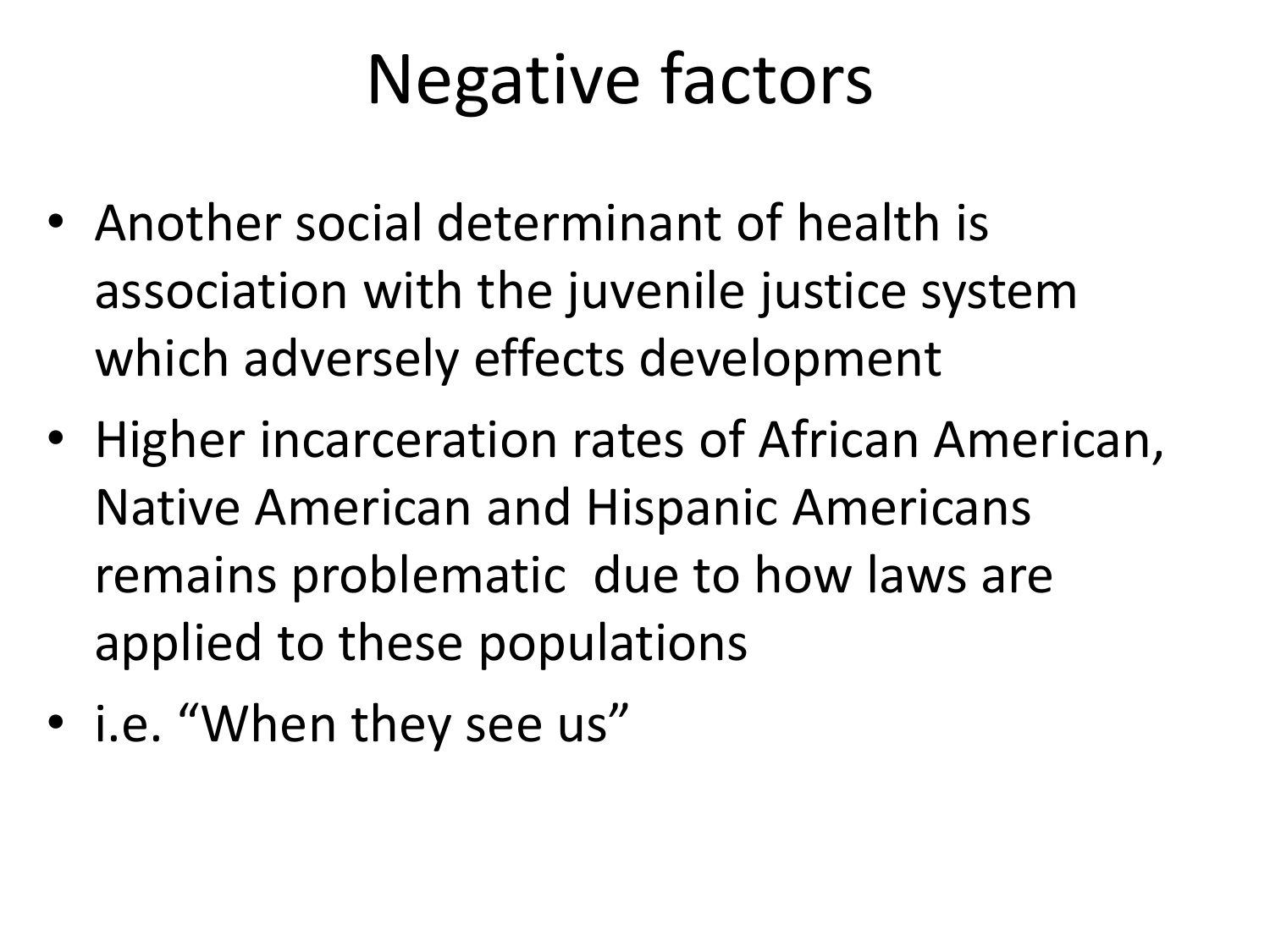#### Negative factors/policies cont.

- The overrepresentation of ethnic minority students, particularly African American males, in the exclusionary discipline consequences of suspension and expulsion has been consistently documented over the past 3 decades
- P. Fenning & Jennifer Rose, Overrepresentation of African Amerian students in exclusionary discipline: the role of school policy. Urban education 2007 (v42)#6 536-559 Loyola Univ Chicago
- Non violent offences-"school to prison pipeline"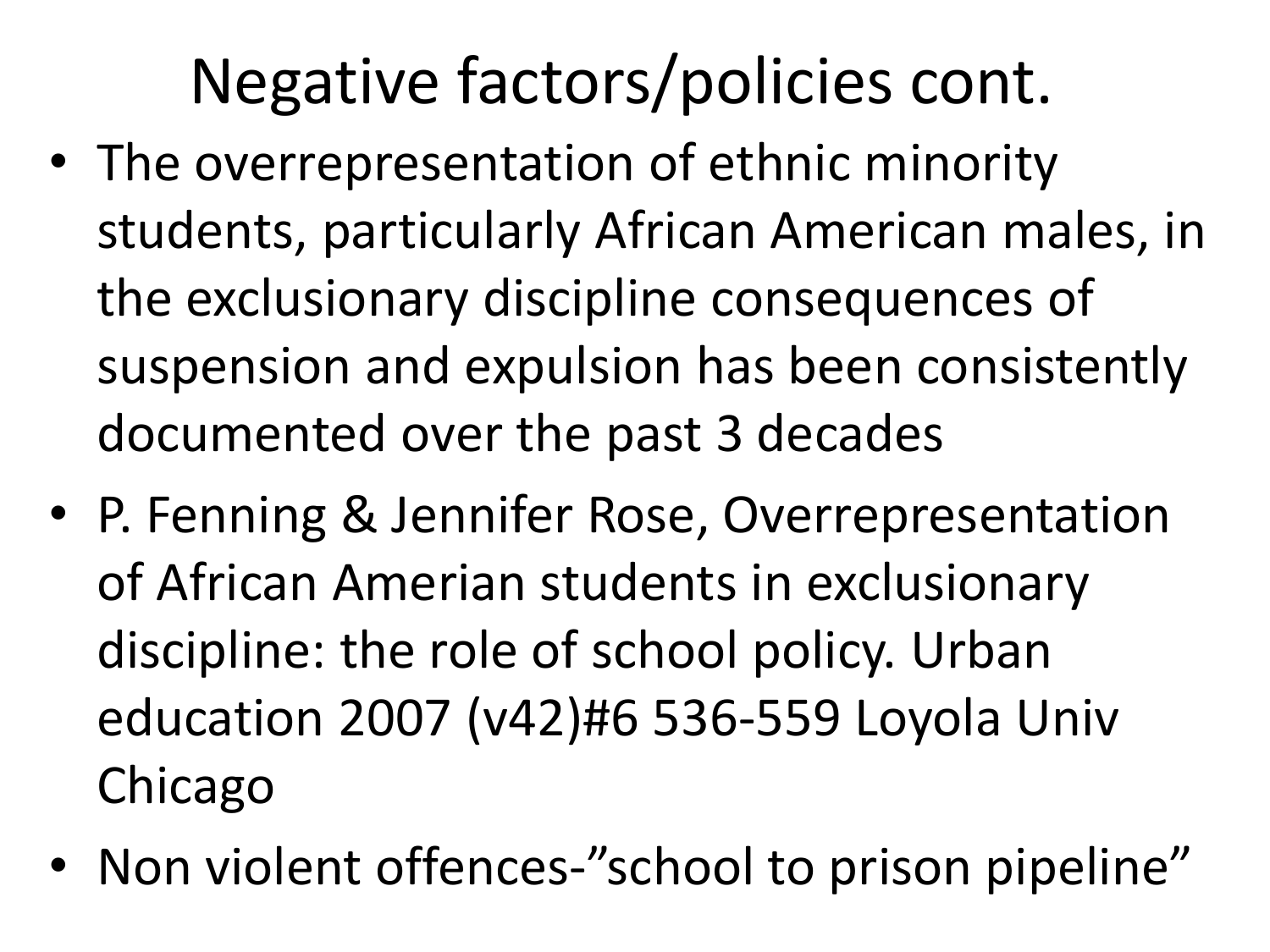- Black, Latino and Asian American populations have rates of mental health diagnosis and treatment that are often lower than white cohorts despite similar levels of impairment
- Native American and Alaskan Natives also receive less treatment
- Appreciating the influence of factors of culture, stigma, access to care, and race will aid in establishing a therapeutic alliance for effective treatment and retention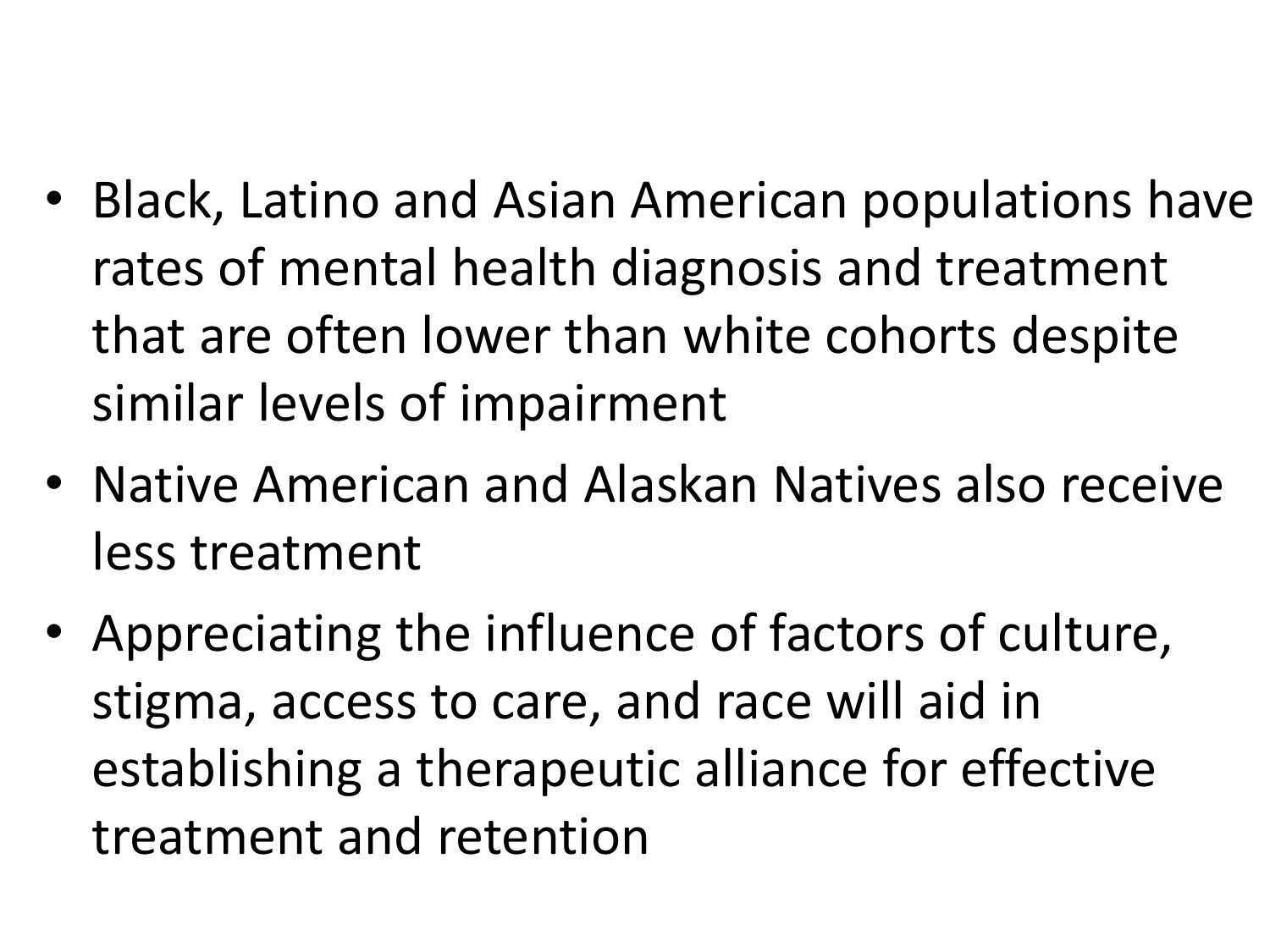#### Accentuate the positive

- Educational attainment is a critical social determinant of heath in children predicting long term health and economic outcomes
- college graduates live longer & have lower incidence of chronic disease
- Recognize institutional, personally mediated and internalized racism affecting educational system

Robert Wood Johnson Foundation: The relationship btw school attendance & health 2016

McGill N; Amer Pub Health Assoc. Education attainment linked to health throughout lifespan: explaining social determinants of health. Nations Health 2016; 46(6):1-9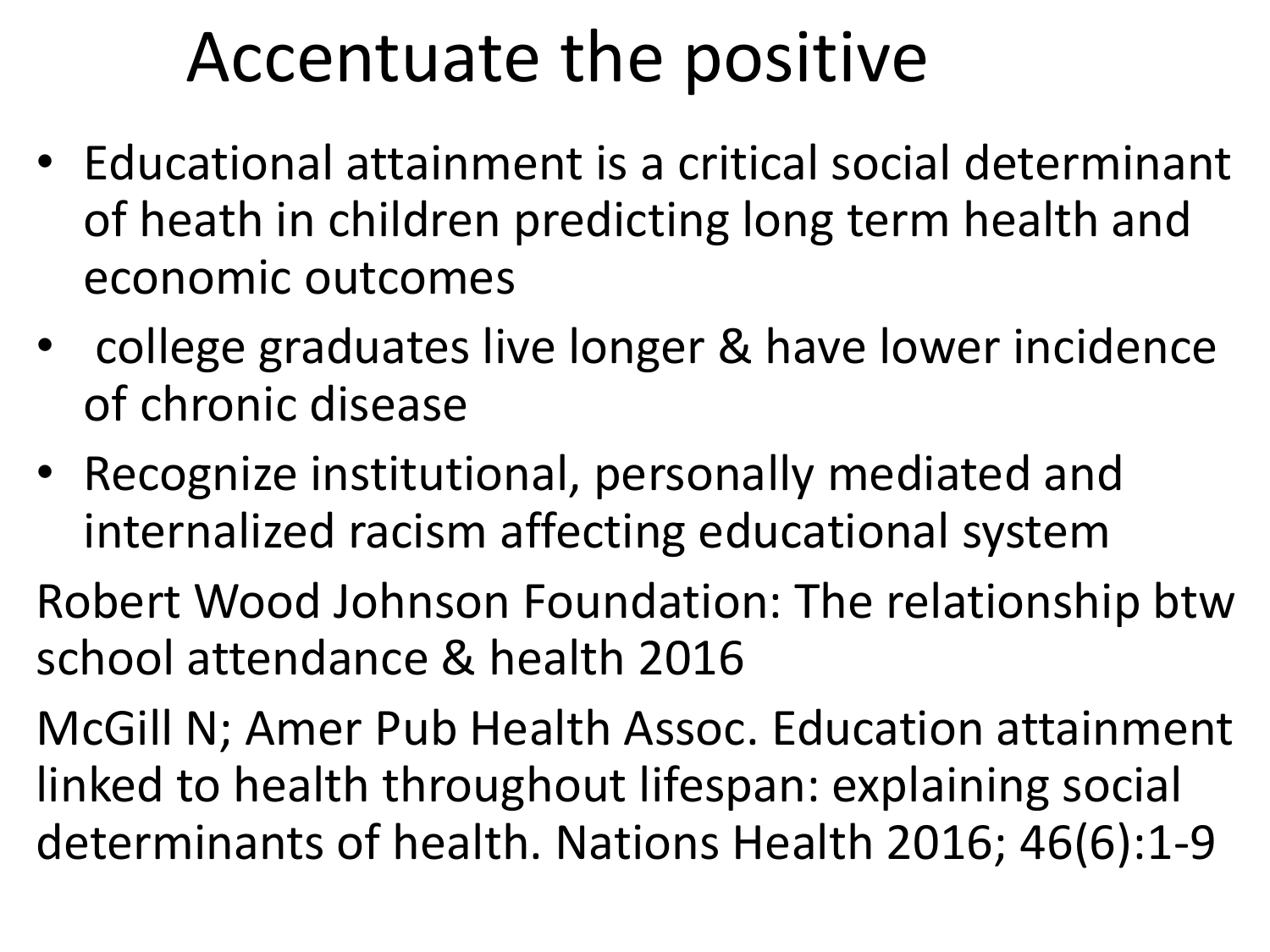### When to broach the subject:

- Do I wait until I'm aware of discomfort with the patient(clinician and or patient)?
- Wait for the patient to bring it up?
- Immediately upon noticing a difference?
- Assume irrelevant to presenting problem and avoid?
- If not discussing, consider why?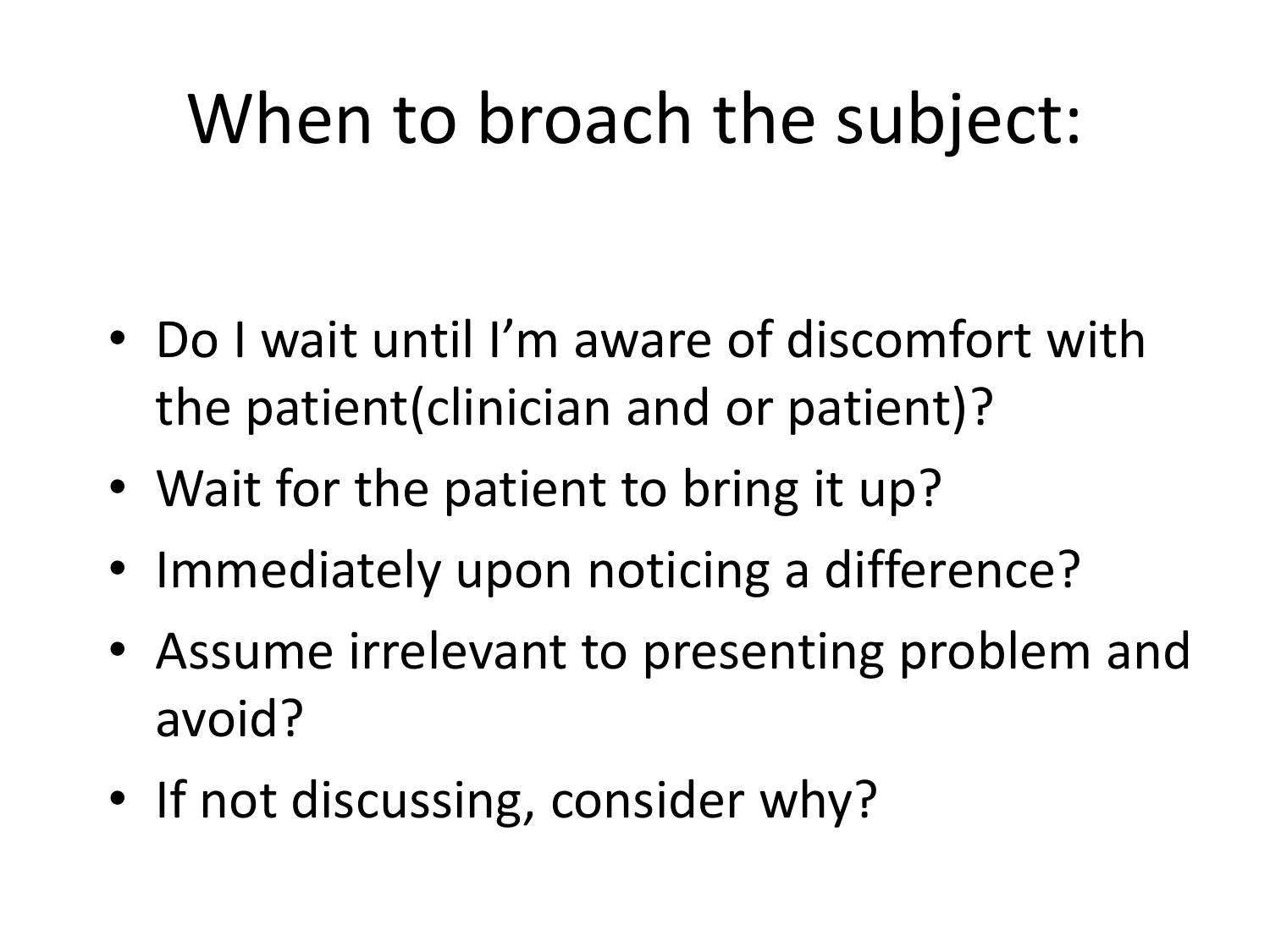# Exploring/joining/educating

- Cultural values and religious beliefs
- Languages spoken at home and school and preferred language by different family members
- Traditional medicines or treatments
- Parenting practices and discipline methods
- Transitions, losses and or traumas
- Perceived strengths in culture and differences from older generations